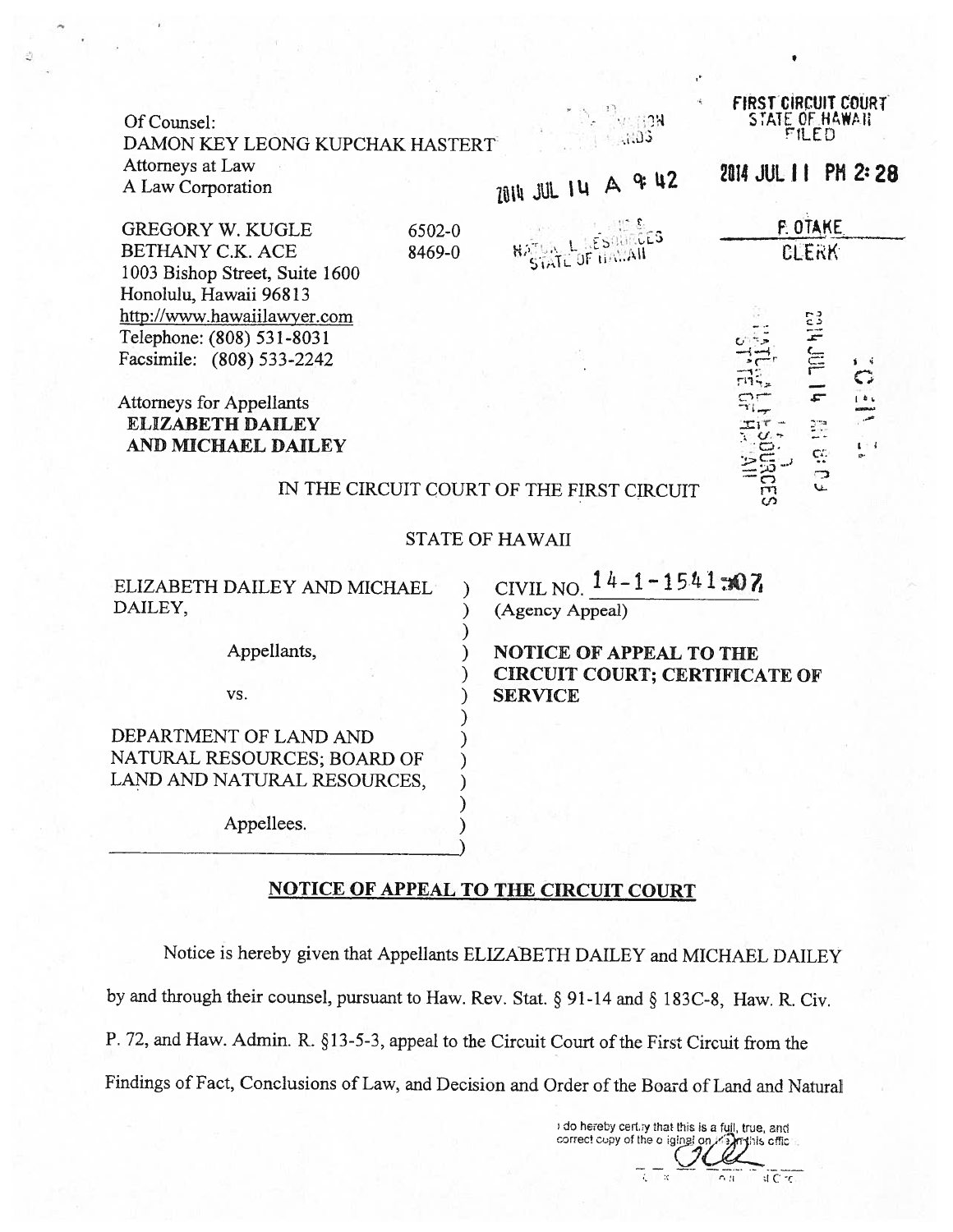## TN THE CIRCUIT COURT OF THE FIRST CIRCUIT

## STATE OF HAWAII

)

ELIZABETH DAILEY AND MICHAEL ) CIVIL NO.<br>DAILEY. (Agency An

 $\mathsf{v}\mathsf{s}.$  )

DEPARTMENT OF LAND AND<br>NATURAL RESOURCES; BOARD OF<br>LAND AND NATURAL RESOURCES,

Appellees.

) (Agency Appeal)

Appellants,  $CERTIFICATE OF SERVICE$ 

## CERTIFICATE OF SERVICE

<sup>I</sup> HEREBY CERTIFY that on this date, <sup>a</sup> true and correct copy of the foregoing

document will be duly served on the following parties via first class mail, postage prepaid to

their last known address as follows:

WILLIAM J. AILA, CHAIR Department of Land and Natural Resources Board of Land and Natural Resources 1151 Punchbowl Street Honolulu, Hawaii 96813

RUSSELL SUZUKI, ESQ. ROBYN CHUN, ESQ. Administrative Division Hale 'Auhau 425 Queen Street Honolulu, Hawai'i 96813 Counsel for OCCL